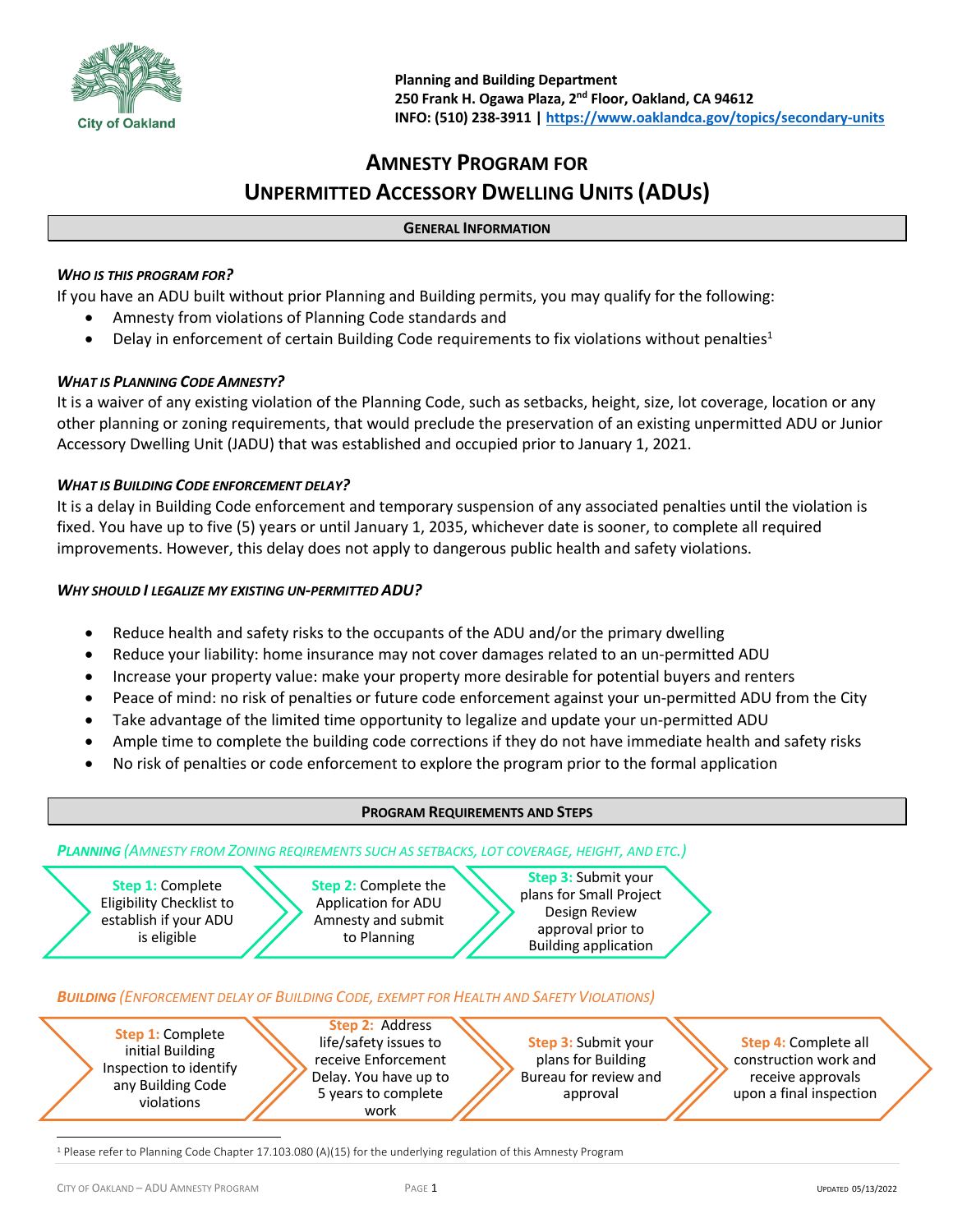#### **PLANNING STEP 1: ELIGIBILITY CRITERIA CHECKLIST**

| Existing unpermitted ADUs and Junior Accessory Dwelling Units (JADUs) may only be eligible for Planning Code Amnesty<br>and Building Code Enforcement Delay if the applicant can check "YES" (as provided) to EACH of the following: |                                                                                                                                                                                                                        |  |  |  |  |
|--------------------------------------------------------------------------------------------------------------------------------------------------------------------------------------------------------------------------------------|------------------------------------------------------------------------------------------------------------------------------------------------------------------------------------------------------------------------|--|--|--|--|
| YES  <br>NO                                                                                                                                                                                                                          | The existing unpermitted ADU/JADU was established and occupied prior to January 1, 2021.                                                                                                                               |  |  |  |  |
| YES  <br>NO                                                                                                                                                                                                                          | The owner can provide sufficient proof that the ADU/JADU was established and occupied prior to<br>January 1, 2021.                                                                                                     |  |  |  |  |
| YES  <br>NO                                                                                                                                                                                                                          | The existing unpermitted ADU/JADU has not been modified in any way except for the sole purposes<br>of satisfying requirements of the Building Code after January 1, 2021. (No expansions or additions are<br>allowed.) |  |  |  |  |
| YES  <br>NO                                                                                                                                                                                                                          | The number of ADUs to be legalized does not exceed maximum allowable number of ADUs per lot.<br>(See ADU Applications for Single-Family and Multifamily lots to verify the number of allowable ADUs.)                  |  |  |  |  |
| YES  <br>NO                                                                                                                                                                                                                          | This application is submitted prior to January 1, 2030.<br>Note: If you have an open Code violation case, you have up to 5 years to correct the issue from the<br>date Violation was verified by the Building Bureau)  |  |  |  |  |
| YES  <br>NO.                                                                                                                                                                                                                         | $N/A$  <br>The existing unpermitted ADU/JADU is located outside of S-9 Fire Safety Protection Zone (S-9<br>Zone) to be eligible for Planning Code Amnesty.                                                             |  |  |  |  |
| To find out if a lot is outside the S-9 Zone please see the map:                                                                                                                                                                     |                                                                                                                                                                                                                        |  |  |  |  |

*https://oakgis.maps.arcgis.com/apps/webappviewer/index.html?id=adfa58efbcc849f89819f7b4bec96534 (You are still eligible for Building Code Enforcement Delay and may check N/A in this case.)*

*If you checked "YES" or "N/A" to all of the above, you may continue with the program requirements*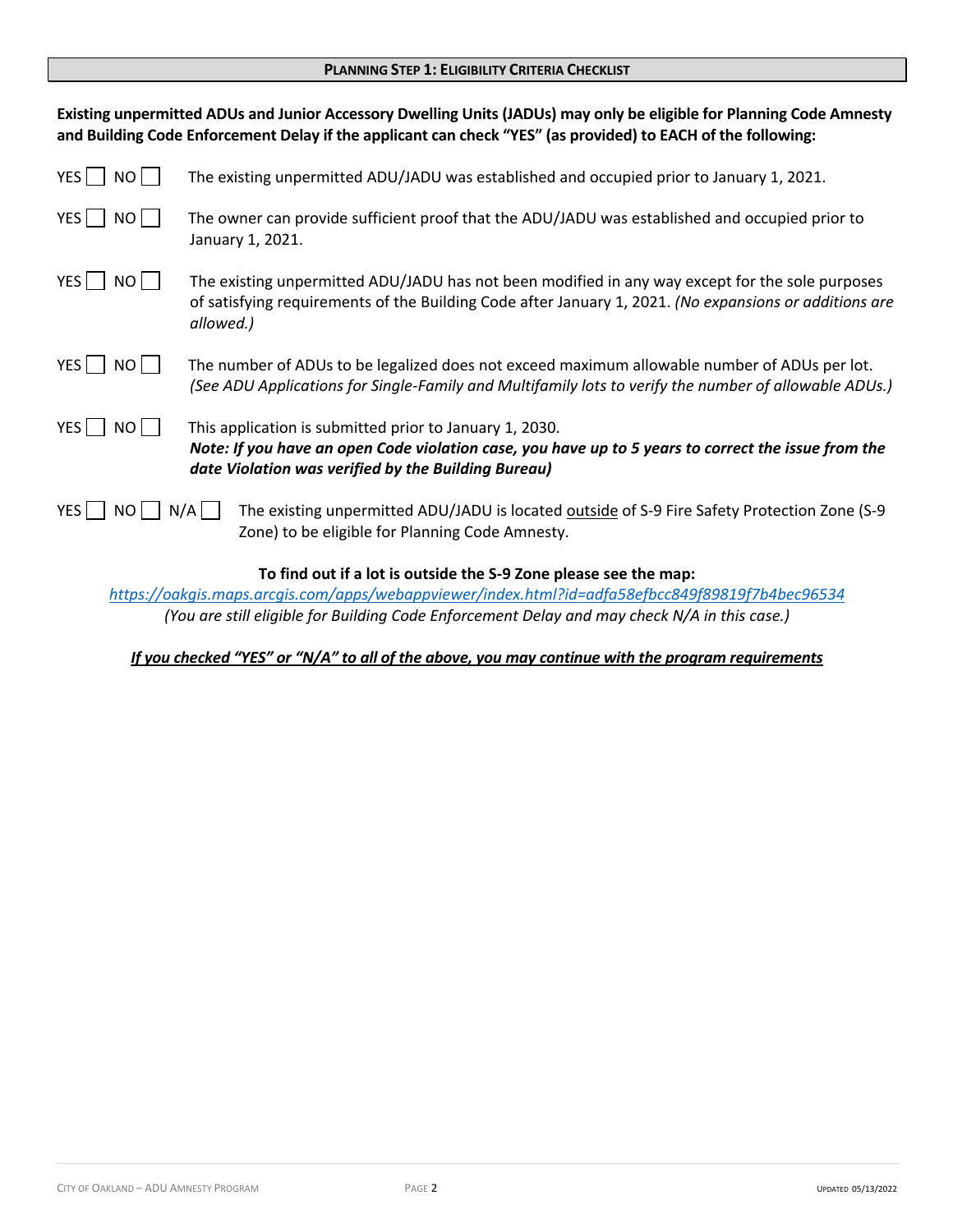#### **PLANNING STEP 2: APPLICATION FOR AMNESTY PROGRAM**

## *Please fill out this section of the application and follow the submittal requirements below to begin legalizing your ADU.*

 By checking this box I acknowledge that in order to proceed with the application I agree for a required Health and Safety Inspection by the Building Official or their designee.

If you check yes you are agreeing for the Building official to inspect your un-permitted property and create findings. After the inspection, the Building Official will review the inspector's findings. If the Building Official finds that the violation(s) does not present danger to health and safety, the Building Official will permit a five (5) year enforcement delay of Building Code violation(s). Dangerous Health and Safety issues must be corrected pursuant to the City's Code Enforcement procedures.

#### **SELECT TYPE(S) OF EXISTING ADUS AND COMPLETE THE TABLE:**

| <b>ADU TYPE</b>                                                                                                                                                                                                                                                                | $ADU - floor area (sq. ft.)$ | Year ADU was built<br>or converted* |
|--------------------------------------------------------------------------------------------------------------------------------------------------------------------------------------------------------------------------------------------------------------------------------|------------------------------|-------------------------------------|
| <b>ATTACHED GARAGE CONVERSION: ATTACHED GARAGE WAS CONVERTED TO AN</b><br>ADU                                                                                                                                                                                                  |                              |                                     |
| <b>DETACHED STRUCTURE:</b> A DETACHED ADU OR A CONVERSION OF A DETACHED<br>STRUCTURE SUCH AS A GARAGE TO AN ADU                                                                                                                                                                |                              |                                     |
| <b>INTERIOR CONVERSION: ADU WAS CREATED IN A ROOM WITHIN THE MAIN</b><br>RESIDENTIAL FACILITY OR NON-HABITABLE SPACE WITHIN THE EXISTING ENVELOPE<br>OF A RESIDENTIAL FACILITY. NON-HABITABLE SPACE MAY INCLUDE STORAGE<br>ROOMS, BOILER ROOMS, PASSAGEWAYS, ATTICS, BASEMENTS |                              |                                     |

\* You must provide a proof that the existing ADU **was built and occupied before January 1, 2021.**

#### **IMMINENT LIFE SAFETY REQUIREMENTS:**

| ANY VIOLATIONS LISTED BELOW MUST BE FIXED AS SOON AS POSSIBLE AND ARE DEEMED NOT ELIGIBLE<br>TO BE CONSIDERED FOR THE DELAY IN ENFORCEMENT:                                                                                                                                                                      |  | <b>No</b> | <b>DESCRIBE</b> |
|------------------------------------------------------------------------------------------------------------------------------------------------------------------------------------------------------------------------------------------------------------------------------------------------------------------|--|-----------|-----------------|
| IS THE UNIT FREE OF SIGNIFICANT STRUCTURAL DAMAGE OR DEFECTS DUE TO DETERIORATION, SUCH<br>AS TILTING WALLS OR SAGGING ROOFS?                                                                                                                                                                                    |  |           |                 |
| IS THERE A DIRECT EXIT FROM THE UNIT TO THE OUTSIDE AND AN EMERGENCY ESCAPE WINDOW IN<br>ROOMS USED FOR SLEEPING PURPOSES?                                                                                                                                                                                       |  |           |                 |
| ARE ROOMS USED FOR SLEEPING PURPOSES FREE OF GAS FURNACE, WATER HEATER, STOVE OR OTHER<br>GAS-FIRED APPLIANCES?                                                                                                                                                                                                  |  |           |                 |
| NO PERSON SHALL OCCUPY OR ALLOW ANOTHER PERSON TO USE OR OCCUPY ANY RESIDENTIAL OR<br>NON-RESIDENTIAL BUILDING OR PORTION THEREOF FOR LIVING, SLEEPING, COOKING, OR EATING<br>PURPOSES UNLESS SUCH SPACE OR ROOM OR ROOMS CONFORM WITH REQUIREMENTS FOR HABITABLE<br>SPACE OF THE OAKLAND CODE, O.M.C. 15.08.340 |  |           |                 |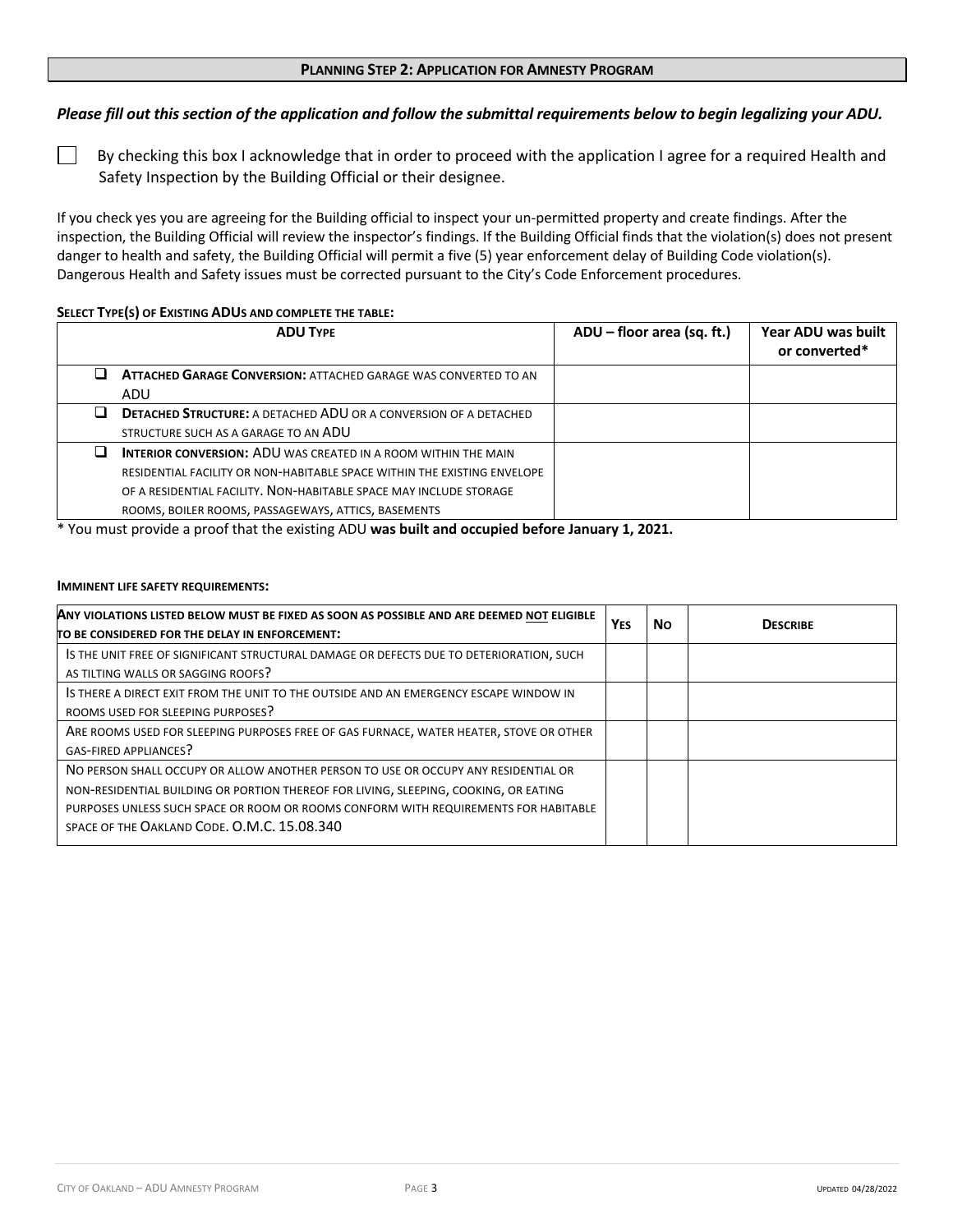|                                                                                   | Owner Name: 1988 and 2008 and 2008 and 2008 and 2008 and 2008 and 2008 and 2008 and 2008 and 2008 and 2008 and 2008 and 2008 and 2008 and 2008 and 2008 and 2008 and 2008 and 2008 and 2008 and 2008 and 2008 and 2008 and 200 |                                    |  |  |  |  |  |
|-----------------------------------------------------------------------------------|--------------------------------------------------------------------------------------------------------------------------------------------------------------------------------------------------------------------------------|------------------------------------|--|--|--|--|--|
|                                                                                   |                                                                                                                                                                                                                                |                                    |  |  |  |  |  |
|                                                                                   |                                                                                                                                                                                                                                |                                    |  |  |  |  |  |
|                                                                                   |                                                                                                                                                                                                                                |                                    |  |  |  |  |  |
|                                                                                   |                                                                                                                                                                                                                                |                                    |  |  |  |  |  |
|                                                                                   |                                                                                                                                                                                                                                |                                    |  |  |  |  |  |
| To be completed only if Applicant is not the Property Owner:                      |                                                                                                                                                                                                                                |                                    |  |  |  |  |  |
| I authorize the applicant indicated below to submit the application on my behalf. |                                                                                                                                                                                                                                |                                    |  |  |  |  |  |
|                                                                                   |                                                                                                                                                                                                                                | <b>Signature of Property Owner</b> |  |  |  |  |  |
|                                                                                   |                                                                                                                                                                                                                                |                                    |  |  |  |  |  |
|                                                                                   |                                                                                                                                                                                                                                |                                    |  |  |  |  |  |
|                                                                                   |                                                                                                                                                                                                                                |                                    |  |  |  |  |  |
|                                                                                   |                                                                                                                                                                                                                                |                                    |  |  |  |  |  |
|                                                                                   |                                                                                                                                                                                                                                |                                    |  |  |  |  |  |
|                                                                                   |                                                                                                                                                                                                                                |                                    |  |  |  |  |  |
|                                                                                   |                                                                                                                                                                                                                                |                                    |  |  |  |  |  |

I understand that approval of this application does not constitute approval for any administrative review, Conditional Use Permit, Variance, or exception from any other City regulations that are not specifically the subject of this application. I understand further that I remain responsible for satisfying requirements of any private restrictions appurtenant to the property.

I certify that I am the Applicant and that the information submitted with this application is true and accurate to the best of my knowledge and belief. I understand that the City is not responsible for inaccuracies in information presented, and that inaccuracies may result in the revocation of planning permits as determined by the Planning Director. I further certify that I am the Owner or purchaser (or option holder) of the property involved in this application, or the lessee or agent fully authorized by the owner to make this submission, as indicated by the owner's signature above.

I understand that statements made to me about the time it takes to review and process this application are general. I am aware that the City has attempted to request everything necessary for an accurate and complete review of my proposal; however, it may be necessary for the City to request clarifying information and/or materials after my application has been submitted and reviewed by City staff. I understand that any failure to submit the clarifying information and/or materials in a timely manner may render the application inactive and that periods of inactivity on the applicant's part do not count towards statutory time limits applicable to the processing of this application.

I understand that the proposed project and/or property may be subject to other laws, codes, regulations, guidelines, restrictions, agreements, or other requirements of other public agencies within or outside of the City of Oakland, and that the project and/or property may also be subject to requirements enforced by private parties. I am aware that the City recommends that I become fully aware of any other potential requirements before I submit this application and that I comply with all other requirements prior to commencing the proposed project.

**I HEREBY CERTIFY, UNDER PENALTY OF PERJURY, THAT I HAVE READ THE ABOVE AND THAT ALL THE INFORMATION PROVIDED IN THIS APPLICATION IS TRUE AND CORRECT.** 

#### **Signature of Owner or Authorized Agent Date**